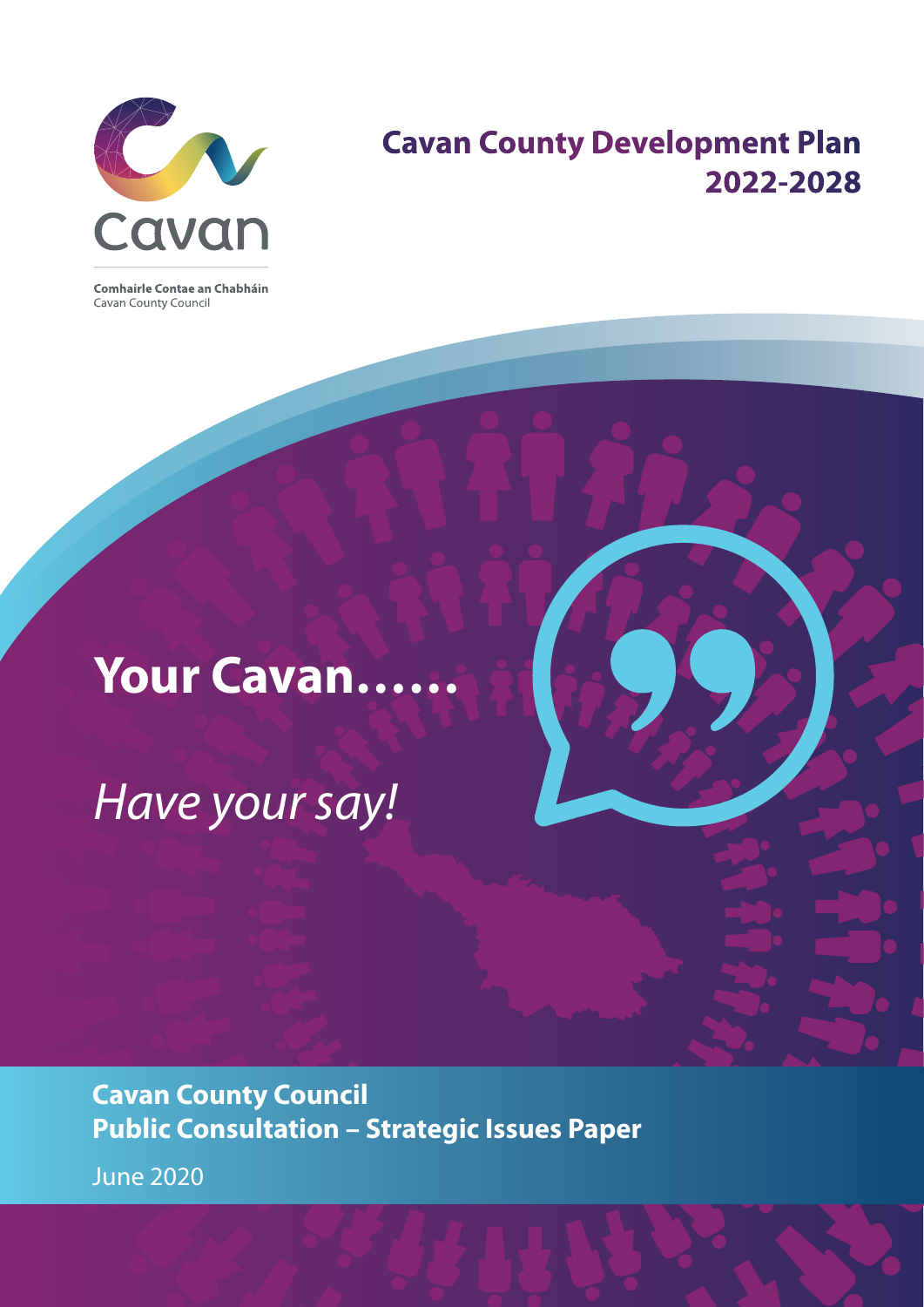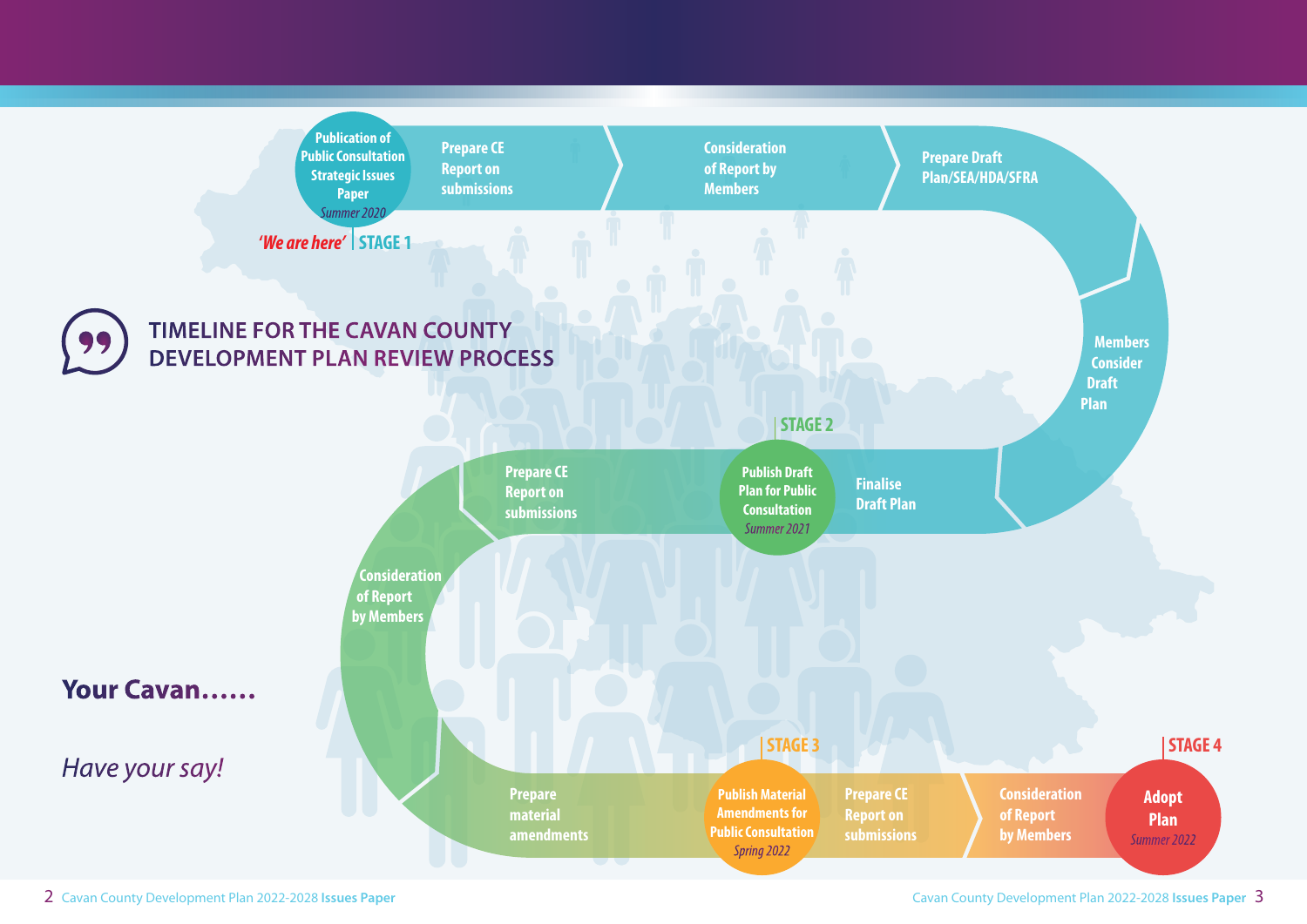### **INTRODUCTION**



As per the Planning and Development Act 2000 (as amended), Cavan County Council is preparing a new County Development Plan for the period of 2022-2028. The purpose of the Development Plan is to provide a strategic framework and land use strategy for the proper planning and sustainable development of the County. The plan must also take account of Project Ireland 2040, the National Planning Framework and the Northern and Western Regional Spatial & Economic Strategy.

As there is no longer a Town Council for Cavan Town, there will be no separate Cavan Town and Environs Development Plan for the forthcoming development plan review period. Section 19 (1)(b)(ii) of the Planning and Development Act indicates that a population of over 5,000 would require a local area plan. Cavan Town, with a population, (Census 2016) of 10,914 persons, would therefore require a Local Area Plan. Cavan County Council will manage this process locally, by merging the Local Area Plan for Cavan Town into the new County Development Plan preparation process.

As part of this process, Cavan County Council is inviting all stakeholders and interested parties including local residents, retailers, institutions and businesses, as well as, community and sporting groups to get involved in the process.

**The purpose of the Issues Paper is to provide an overview of the main issues which will be considered in this review process and to give an opportunity to involve interested parties and stimulate discussion by presenting a number of key questions.**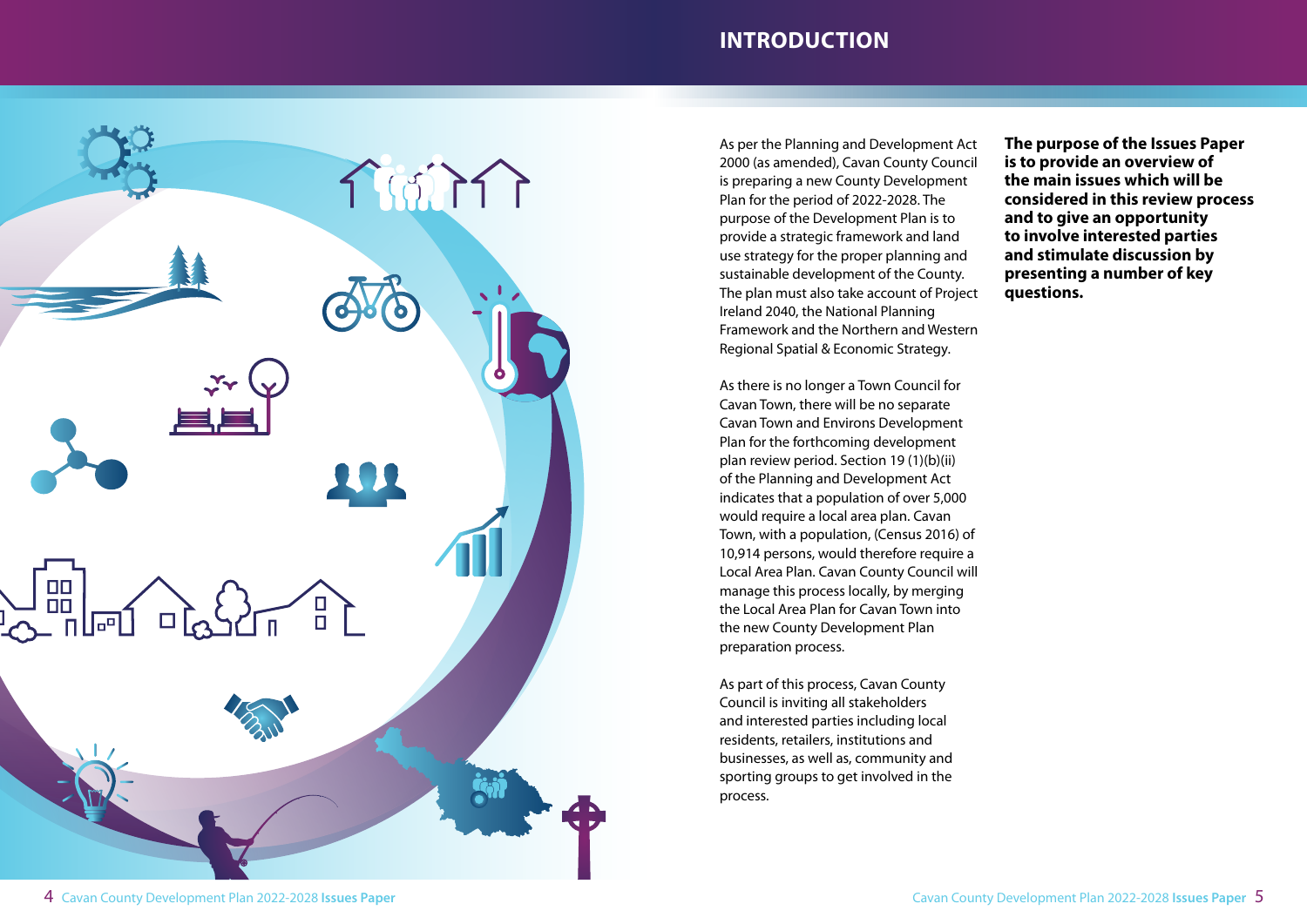#### **You can make a submission in two ways:**

1. By making a written submission and addressing it to: Cavan County Council Forward Planning Team Planning Section Johnston Centre Farnham Street Cavan Co. Cavan H12 V3W4 2. By email: devplan@cavancoco.ie

Submissions for this stage of the Development Plan can be made between **9am on 18th June 2020 and 4pm on 14th August 2020**. For legal reasons we cannot accept submissions for this pre-draft stage outside these dates and times. Submissions or observations to be submitted before **4pm on Friday 14th August 2020**.

Copies of the Strategic Issues Paper are available from the Planning Department, Johnston Centre, Farnham Street, Cavan Town, H12 VW34. **Please contact 049-4378600 or email devplan@cavancoco.ie and view online at www.cavancoco.ie\planning**

Requests or proposals for the zoning of particular land for any purpose shall not be considered at this stage.

Please make your submission by one medium only i.e. in hard copy or email. This will avoid the duplication of submission reference numbers and will streamline the process. Please include your name and address on a separate page to the content of your submission in order to assist Cavan County Council in complying with the provisions of the Data Protection Act.

### **THE DEADLINE FOR SUBMISSIONS IS 14TH AUGUST 2020 @ 4PM.**

There will be further opportunities to make submissions when the Draft Plan is presented in 2021 and again, should the Draft be amended, by your Elected Representatives.

The Development Plan preparation timeframe is approximately two years. Important dates and stages are indicated in Development Plan Timeline Graphic at the start of this document.

As a starting point, tell us now, what you want to see happening in Cavan. Give us your views regarding the content and format of the new development plan. Are there improvements you would like to see? What is your opinion on the existing plan? What key actions would you like to see delivered as part of the Development Plan process in your area or in the county in general? Are there improvements you would like to see to the website? You can become involved by making your views known via email to devplan@cavancoco.ie or by writing to us. We will also be holding some form of public consultation in various locations throughout the county.

#### **PERSONAL DATA**

Please note that in accordance with Section 19 of the Planning and Development (Amendment) Act, 2018 all valid written submissions received by the Council shall, be published on the Cavan County Council website within 10 working days of its receipt by the Council. The planning process is an open and public process and therefore your submission (in part or in total) will be available to view online and at the Planning Offices of Cavan County Council.

Cavan County Council is subject to the requirements of the Freedom of Information Act, 2014 and to the General Data Protection Regulations (GDPR) and Data Protection Act 2018.

Please be aware that in order to process these submissions that contain certain GDPR Special Categories of data/ Sensitive Personal Data as defined by Article 9 of the GDPR explicit consent to the processing of the special categories of data must be provided by the person to whom the data refers.

Personal information collected by the Council is done so for us to process your submission/observation. Legally we can process this information in the exercise of official authority vested in the Council. The protection of your personal data is a key priority for the Council and your data will be processed in line with our Privacy policy which is available at http://www. cavancoco.ie/privacy-statement.htm or hardcopy from our offices at Farnham Street, Cavan.

Should you have any questions about our privacy policy or the information we hold about you please contact us by writing to us at Data Protection Officer, Cavan County Council, Farnham Street, Cavan Town.

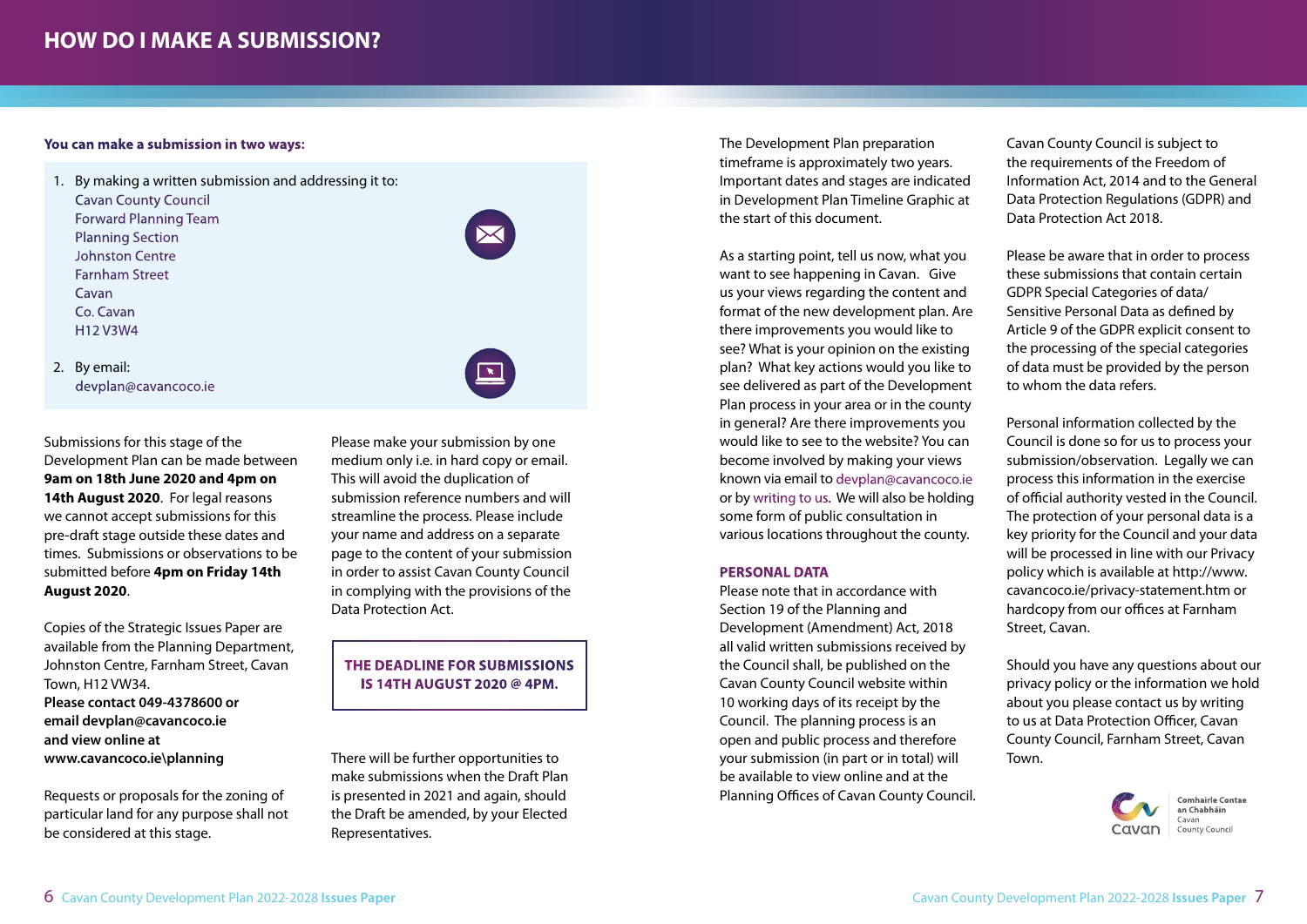### **POPULATION & HOUSING**



### **CLIMATE CHANGE**



The population of County Cavan increased by 16% over the last ten years to 76,176 (2016) and it is anticipated that the number of people living in the county will continue to increase in the future. As is the case nationally, there is evidence of an ageing population which must be catered for. We also have a high number of young people in the county with 29% of the population in the 0-18 age group. We must plan for all housing needs of our growing and changing demographics. The new Development Plan 2022-2028 will address the need for housing for the elderly and provide a unique and individual response to this.

The provision of additional housing over the plan period is outlined in the Core Strategy of a development plan. The Core Strategy guides where new housing should be allocated in accordance with national and regional strategies and policies, including the National Planning Framework and the Regional Spatial and Economic Strategy. While the Core Strategy directs the development of designated settlements i.e. in towns and villages, there remains an ongoing demand for rural dwellings. The Council acknowledges this demand and the need to ensure that there is an appropriate balance between facilitating housing for people who have a rural housing need and ensuring that sustainable development is achieved over the life of the plan and beyond.

#### **CONSIDER THE FOLLOWING QUESTIONS**

- 1. Where do you think new housing should be located?
- 2. What key facilities do we need to provide for the existing and future population?
- 3. Is there any particular type of housing that we should cater for into the future
- –like housing for the elderly, retirement villages, student quarters, single units, apartments, detached houses?
- 4. Do we need changes to rural housing policy for the new development plan?
- 5. How do we achieve a good balance between rural housing in the countryside and the creation of viable towns and villages?
- 6. Have we enough social housing and is it in the right place?
- 7. Should we look at greater consolidation of existing towns and villages or rely on new zoning for future housing?
- 8. Are there certain groups that are not catered for by the existing housing?
- 9. What is needed to make your town or village a more desirable place in which to live?
- 10. Are there areas in the county with a high number of empty houses? How does this impact on our towns and villages?

Climate Change is an issue of our time. The well documented impacts include increased temperatures, melting glaciers, change in rainfall patterns, rising sea levels, drought and extreme and unpredictable weather. No country or county has been immune to these impacts. When climate change brings these emergencies, the Local Authority and public in general responds to these emergencies.

This development plan will seek to respond to Climate Change by outlining ways to mitigate against it and adapt to its impact.

Cavan County Council has a Climate Adaption Strategy. The development plan is fundamental to the implementation of this Climate Adaption Strategy and will actively consider the impact of new development and infrastructure on the environment. Climate Change is a key consideration in the development of the Core Strategy and the Strategic Objectives of the Plan. The Development Plan can encourage climate smart building, integrated planning, design and delivery of green infrastructure and will seek to reduce energy demand and greenhouse gases. The plan will also address the necessity of adaption to climate change.

The challenge of Climate Change impacts on all our future plans and policies and requires us to adapt more sustainable development practices including the use of renewable energy sources such as wind and solar power.

- 1. How can the new development plan address the issues of Climate Change?
- 2. How can the development plan promote renewable energy like wind and solar?
- 3. What actions concerning Climate Change need to be inserted in the new development plan?
- 4. How can we ensure that new developments are planned to minimise the impact of climate change, for example: storms, flooding, SUDS, walking, cycling, etc?
- 5. How can the new development plan support the Cavan Climate Adoption Strategy?
- 6. How can the development plan address the issue of flooding in Co. Cavan?
- 7. Is there a better way to deal with surface water from new developments?
- 8. How can climate change actions be linked to increased biodiversity and the protection and promotion of natural heritage?
- 9. How can we work with Community Groups to address Climate Change?
- 10. What can this plan do to address climate change? What policies do you think need to be included in this regard?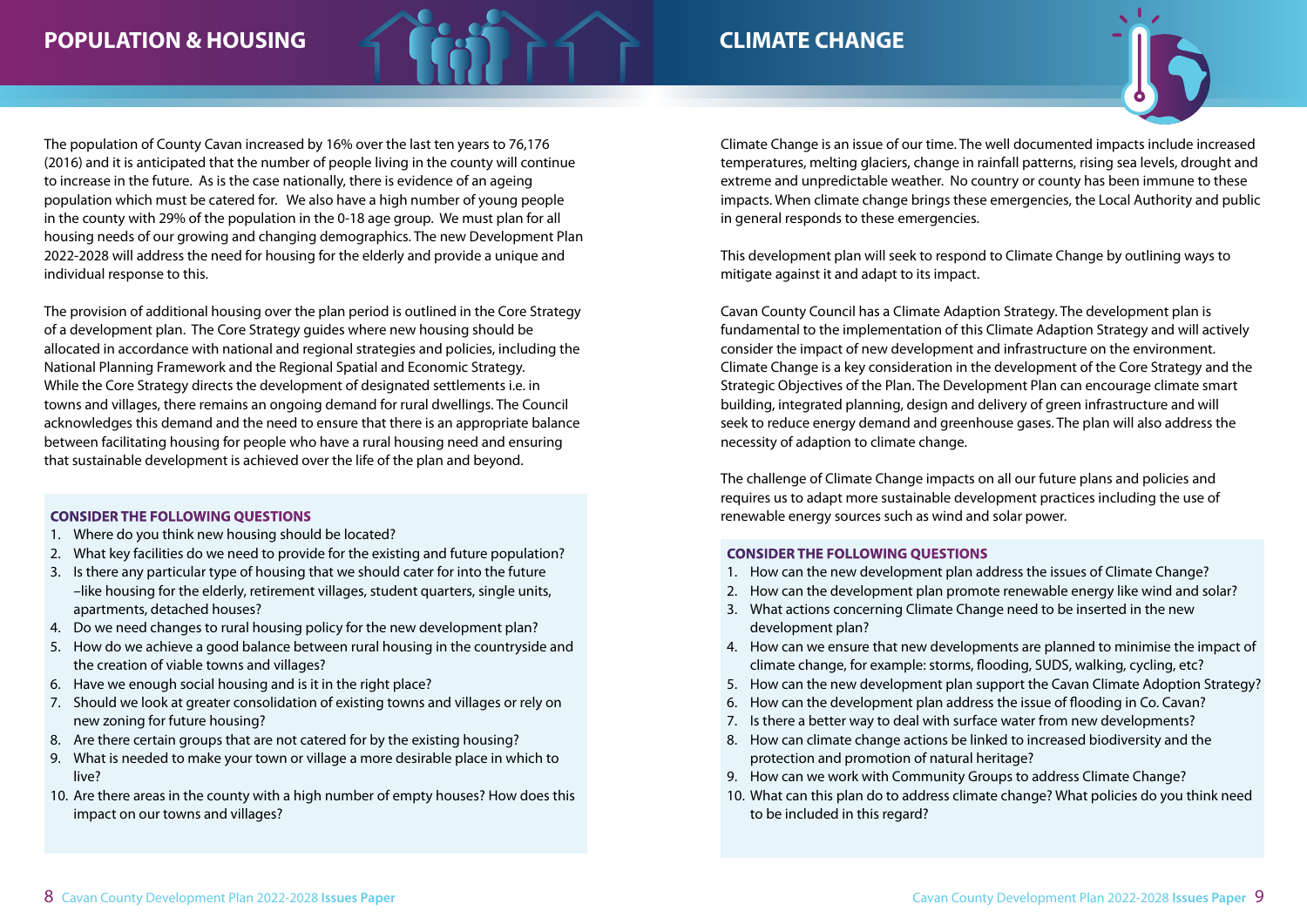### **CAVAN TOWN AND ENVIRONS DEVELOPMENT PLAN 2014-2020**

The Regional Spatial and Economic Strategy has acknowledged the key role Cavan Town performs, being the largest town within the Cavan/Monaghan/Leitrim sub-region and being the town, which experienced the largest growth within the past 10 years. It has strategic facilities such as the acute hospital, Local Authority Headquarters, Cathedrals and Sports Stadium. Cavan Institute also provides a range of Level 5(Certificate) and Level 6 (Advanced/Higher Certificate) courses. The RSES acknowledges that Cavan town is well positioned to deliver the principal strategic function within this sub-region in terms of housing, job delivery and education.

As there is no longer a Town Council for Cavan Town, there will be no separate Cavan Town and Environs Development Plan for the forthcoming development plan review period. Section 19 (1)(b)(ii) of the Planning and Development Act indicates that a population of over 5,000 would require a local area plan. Cavan Town, with a population,



(Census 2016) of 10,914 persons, would therefore require a Local Area Plan. Cavan County Council will manage this process locally by merging the local area plan for Cavan Town into the new County Development Plan preparation process. A Local Area Plan provides more detailed planning policies for areas, where significant development and change is anticipated over the development plan period. It will include zoning objectives and other objectives for phased development, community facilities and amenities and on standards for design of development and will be consistent with the County Development Plan.

- 1. What are the critical issues that need to be addressed for Cavan Town and Environs?
- 2. As a resident, community group, younger person, older person, person with a disability, landowner, developer, business person that works, or lives in the Cavan Town and Environs Area, what do you consider are the key issues that need to be considered for Cavan Town and Environs?
- 3. What is your opinion on infrastructure in Cavan Town and Environs area like roads, footpaths, greenways, water and sewerage facilities, broadband, public transport, car parking?
- 4. What is your opinion on housing in Cavan Town- is there a sufficient supply, where is new housing needed, is housing affordable, are there certain types of housing that are needed?
- 5. Is there sufficient community facilities in Cavan Town and Environs Area like schools, community centres, sporting facilities?
- 6. What issues are there in the centre of Cavan Town retail and commercial area, that can be addressed?
- 7. How can we increase retail and commercial activity in the town?
- 8. How can we protect out built and natural heritage in the town?
- 9. How can we promote arts and culture in Cavan Town?
- 10. What policies are needed to promote high quality design for public areas and private developments?
- 11. How can we promote neighbourhoods?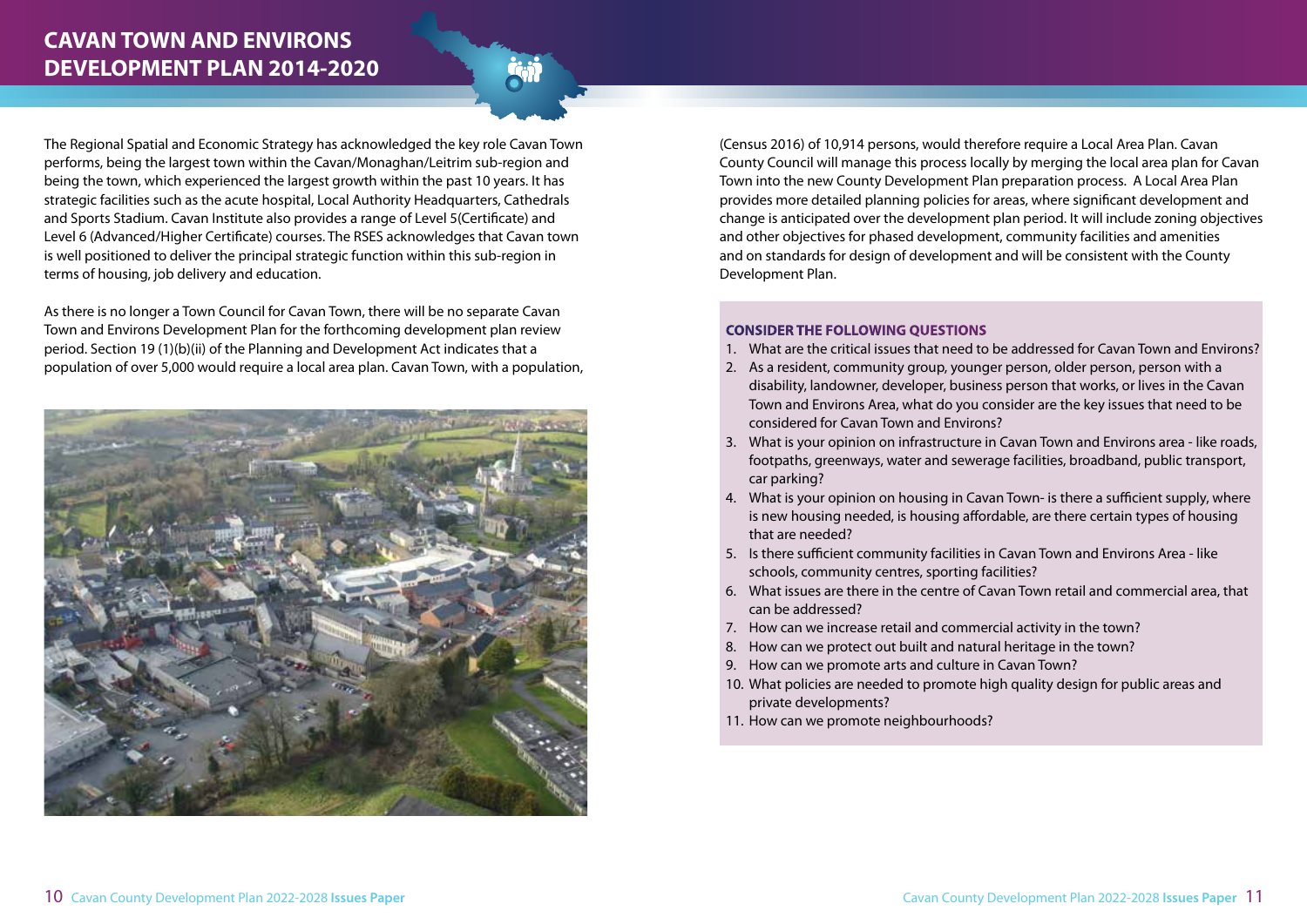### **ENTERPRISE & EMPLOYMENT**



Historically, County Cavan's economic base depended on the agricultural sector and agri-related activities, but it now enjoys a strong presence in the industrial, enterprise and services sector. Commerce and trade and professional services are large employers, however reflective of the county's rural nature 'agriculture, forestry and fishing' is particularly strong, employing 11.32% of people in the County. This is strengthened by the well-established agricultural sector and agri-related activities which are fundamental to Cavan's economic success.

Available and suitable serviced land and sites ensures that the County is attractive to, and can retain economic opportunities. The Development Plan will seek to ensure there is adequate, varied and flexible range of these lands available.

The Development Plan will seek to promote Cavan and support it as an ideal county to invest and develop in. The plan will also support the provision of appropriate infrastructure in our towns and villages and rural areas.

The role of Cavan County Council in terms of economic growth has been strengthened by the establishment of the Local Enterprise Office. The LEO is designed to facilitate sustainable economic development and employment generating opportunities, supporting new and existing small businesses and entrepreneurs in our County.

### **CONSIDER THE FOLLOWING QUESTIONS**

l

- 1. How can Cavan be promoted to attract investment in employment and enterprise?
- 2. What are Cavan's strengths and competitive advantages that can be built upon into the future?
- 3. In what way can we stimulate economic growth and increase consumer spend in our town centres?
- 4. How can the Development Plan support the impact that Brexit and the COVID 19 crisis will have on all enterprises and the local economy?
- 5. How can the Development Plan address the leakage of our young people and people commuting out of the county for school and work? How can our education facilities in the county link with our Enterprise and Employment sector?
- 6. Is the current supply of commercial and enterprise lands and industrial space in the County adequate for the needs of enterprise and start-ups going forward and where should such lands and buildings be located?
- 7. How can the development plan best support and underpin new and evolving work patterns which reduce the demand to travel and encourage remote working?
- 8. Is there an issue with commercial vacancy in the County and if so, how can this be addressed?
- 9. Is broadband impeding the growth of enterprise and employment in the county and if so, in which areas?
- 10. Is there adequate support for the sustainability and growth of businesses located in rural areas?
- 11. What can be done to improve existing employment and industrial areas in the County?

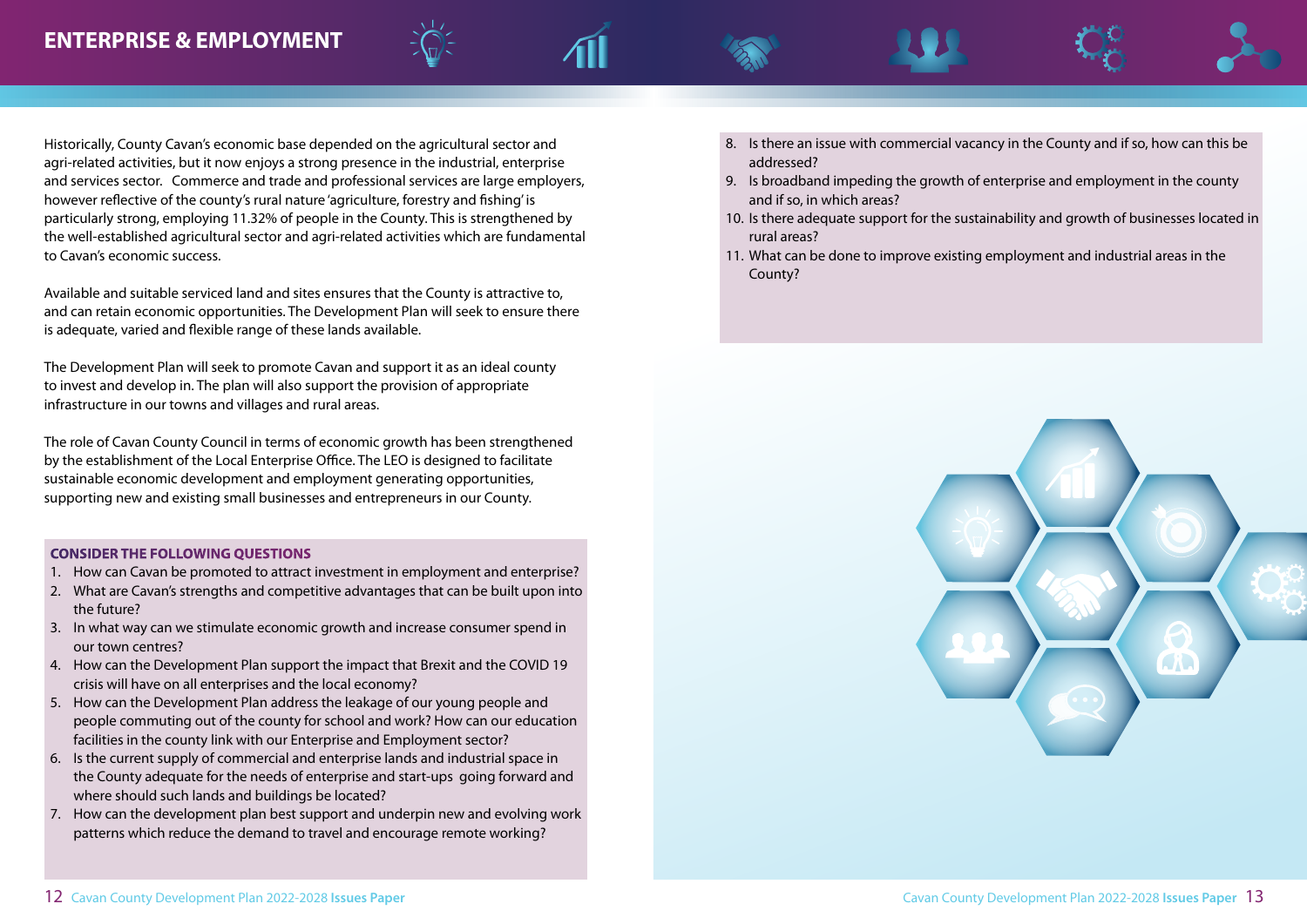### **TOWNS AND VILLAGES**

County Cavan's towns and villages offers a range of different services and facilities to the population of the County. The current Development Plan has a hierarchy of the towns and villages in the County with Cavan Town as a Tier 1, followed by Ballyjamesduff, Bailieborough, Kingscourt, Virginia and Cootehill. These towns are seen as important centres of population and employment and act as drivers to growth. They have a good mix of retail, social, recreational, professional, educational and commercial services.

The remaining towns and villages within the county have important roles to play as providers of essential services such as retail, education and recreation. These also provide an important focus for surrounding communities and there is a need to protect their vitality and visibility.

The quality of our built environment affects the quality of our living environment, therefore good urban design is an important component in creating attractive vibrant spaces in our towns and villages. Good permeability and high-quality design and public open spaces have a positive effect on the vitality and vibrancy of our centres.

A strong focus of the new development plan will be to encourage growth and regeneration of our towns and villages.

- 1. How does the development plan encourage a range of mix of uses in existing towns and villages?
- 2. What form of development should we encourage in our towns and villages?
- 3. How can we ensure our towns and villages retain and enhance their vibrancy and economic well-being?
- 4. What measures can be taken to improve the quality of public open space and public realm in your town and village?
- 5. How can we attract people to spend money in the towns and villages?
- 6. How can we encourage growth and regeneration of our town centres?
- 7. How can we address vacancy of shop units in our towns and villages?
- 8. How can we encourage people to live in our town centres?
- 9. What changes are needed in the Main Streets of our towns and villages?
- 10. How can we make our towns and villages more attractive for shopping, leisure and residential activities?
- 11. How accessible are our towns and villages, should we be improving facilities for cars and car parking in our towns and villages or should we focus on pedestrians? Is public transport sufficient?
- 12. How can walking and cycling facilities be improved and where are they needed?
- 13. What do you think of the public and amenity spaces throughout Cavan? Are there good examples that you would recommend as a place to visit? Are there any examples that you think could be improved?
- 14. What facilities would you like to see provided in your community? How can Cavan County Council help communities to deliver these facilities?
- 15. What do you think makes a good neighbourhood?

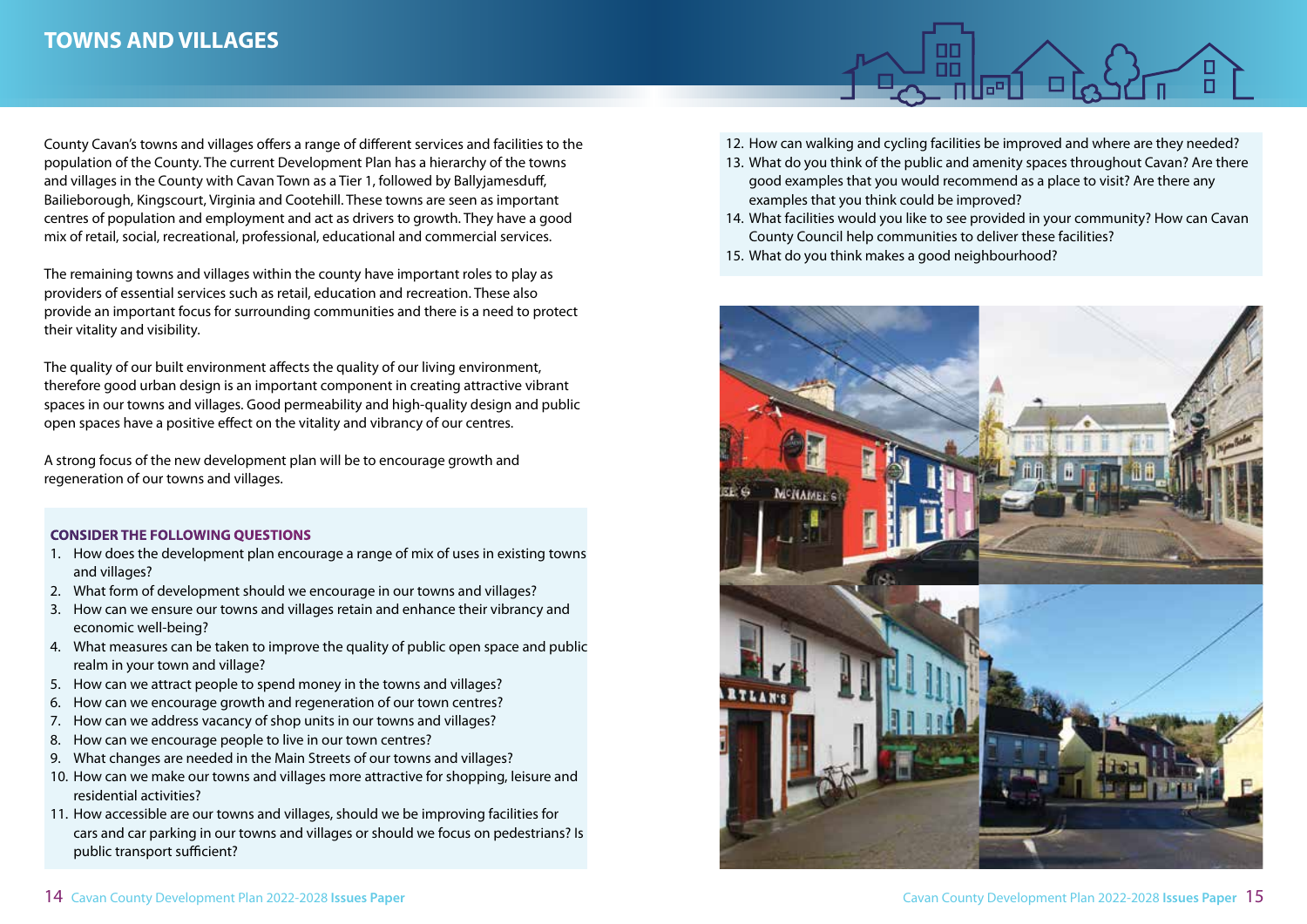### **TRANSPORT AND INFRASTRUCTURE**

In order to progress as a County, the provision of high-quality infrastructure is essential together with a range of transport modes. For example, an efficient and well managed transport network, provides ease of access and movement of traffic, and serves to improve quality of life to residents and visitors, attracting businesses and activity.

A successful transport system is dependent on co-ordination and integration with landuse planning. National and Regional policies are placing emphasis on more sustainable modes of transport like cycling, walking and public transport and this plan will aim to provide greater support and promotion of these modes of transport. The development plan will set out to plan developments to use existing infrastructure and transport modes so that new housing and economic developments are in locations where these already exist.

Other infrastructural development and investment in areas such as water, energy, waste and telecommunications are also required to promote the county as an attractive place to live, work and invest in. It is essential that we identify the infrastructural needs and priorities within the county. The provision of certain services is outside the remit of the Council, however, it is still essential that the Development Plan provides a policy framework to support and direct them.

- 1. What new footpaths, cycleways, roadways, links and connections are required to improve access in the County?
- 2. Are you satisfied with public transport and rural transport within the County and how is this best utilised and improved?
- 3. How can we encourage better use of public transport?
- 4. How can we encourage Smarter Travel into our plan?
- 5. What is your opinion on car parking—both car parks and on-street parking in the County? What improvements need to be made and where should new car parking be provided in your area? Is there sufficient parking in the County?
- 6. What are the key transport and movement issues affecting residents, workers and visitors in Cavan?
- 7. How can the development plan promote walking and cycling in the County? What do you think of the cycleways in the County? What improvements could be made to increase usage?
- 8. How do you think Greenways can be promoted in the County? Are there linkages in rural and urban areas that you can suggest?
- 9. How can the Development Plan improve and support the provision of essential services and infrastructure for the County?
- 10. Are you satisfied with the provision of broadband and telecommunications in your area?
- 11. What measures can we use to reduce waste and increase reuse and recycling? Is there adequate recycling facilities and services in the County?
- 12. How can we promote renewable energy and climate change?

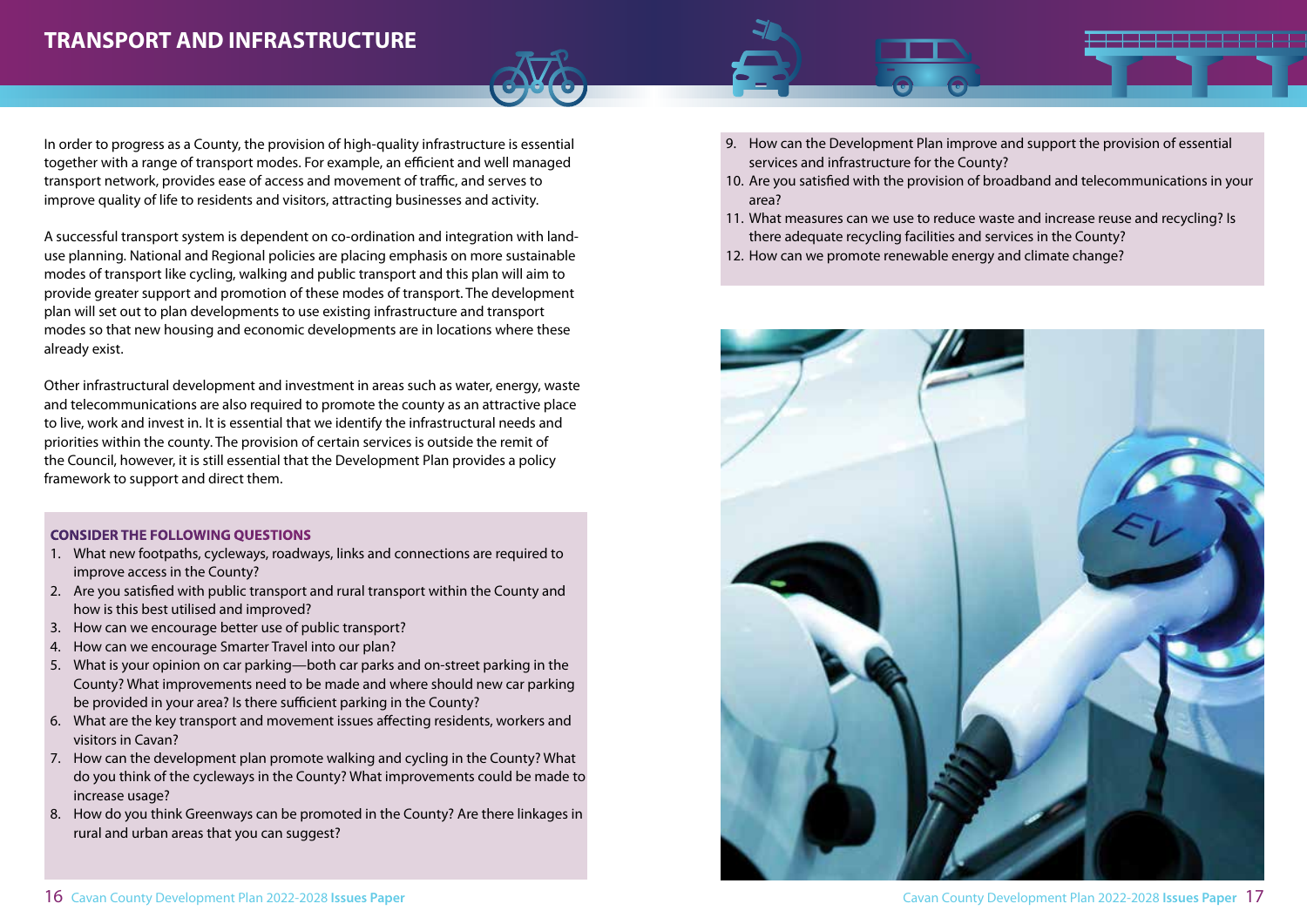### **NATURAL AND BUILT HERITAGE**



County Cavan has a rich and diverse heritage that gives our county its unique character distinguishing individual towns, villages and rural places and providing the people of Cavan with a sense of place, qualify of life and economic wellbeing. Cavan has an abundance of natural, built and cultural heritage that gives the county a distinct character from its rivers, lakes, Geopark area, forests and ancient sites. The landscape changes significantly between the low lying lands to the east of the County, the highlands to the west and the Lough Oughter system of loughs located centrally.

Heritage includes monuments, archaeological objects, heritage objects, architectural heritage, flora, fauna, wildlife habitats, landscapes, wrecks, geology, inland waterways and heritage gardens and parks. County Cavan has a rich and diverse heritage that gives our county its unique character distinguishing individual towns, villages and rural places.

The new development plan will seek to protect, promote and sustainably develop the County's heritage assets. The Plan will also include a Review of the Record of Protected Structures, which are individual structures of architectural, social or historical merit and Architectural Conservation Areas which are a group of buildings of merit.

The draft Cavan Heritage and Biodiversity Plan will be placed on public consultation in 2020, which will combine the strategic actions for heritage and biodiversity over a 5-year period. This plan will set out how Cavan provides for heritage and biodiversity, as required in the national documents Heritage Ireland 2030 and the National Biodiversity Plan 2017 – 2021.

#### **CONSIDER THE FOLLOWING QUESTIONS**

- 1. What aspects of Cavan's heritage are important and worthy of protection?
- 2. What is the best way to conserve the character and quality of our unique landscape?
- 3. How can we provide for development while ensuring that we protect and manage our natural and built heritage?
- 4. How can we make space for nature in our towns and villages and in the wider rural area of the county?
- 5. What makes Cavan's heritage unique?
- 6. How can we utilise our natural heritage in a sustainable manner to promote heritage tourism and positive economic spin off within the county?
- 7. What actions can be included in the development plan to protect natural, built and cultural heritage?

8. Are there any buildings or group of buildings that you consider to be of merit and should be added to the Record of Protected Structures or included as an Architectural Conservation Area?

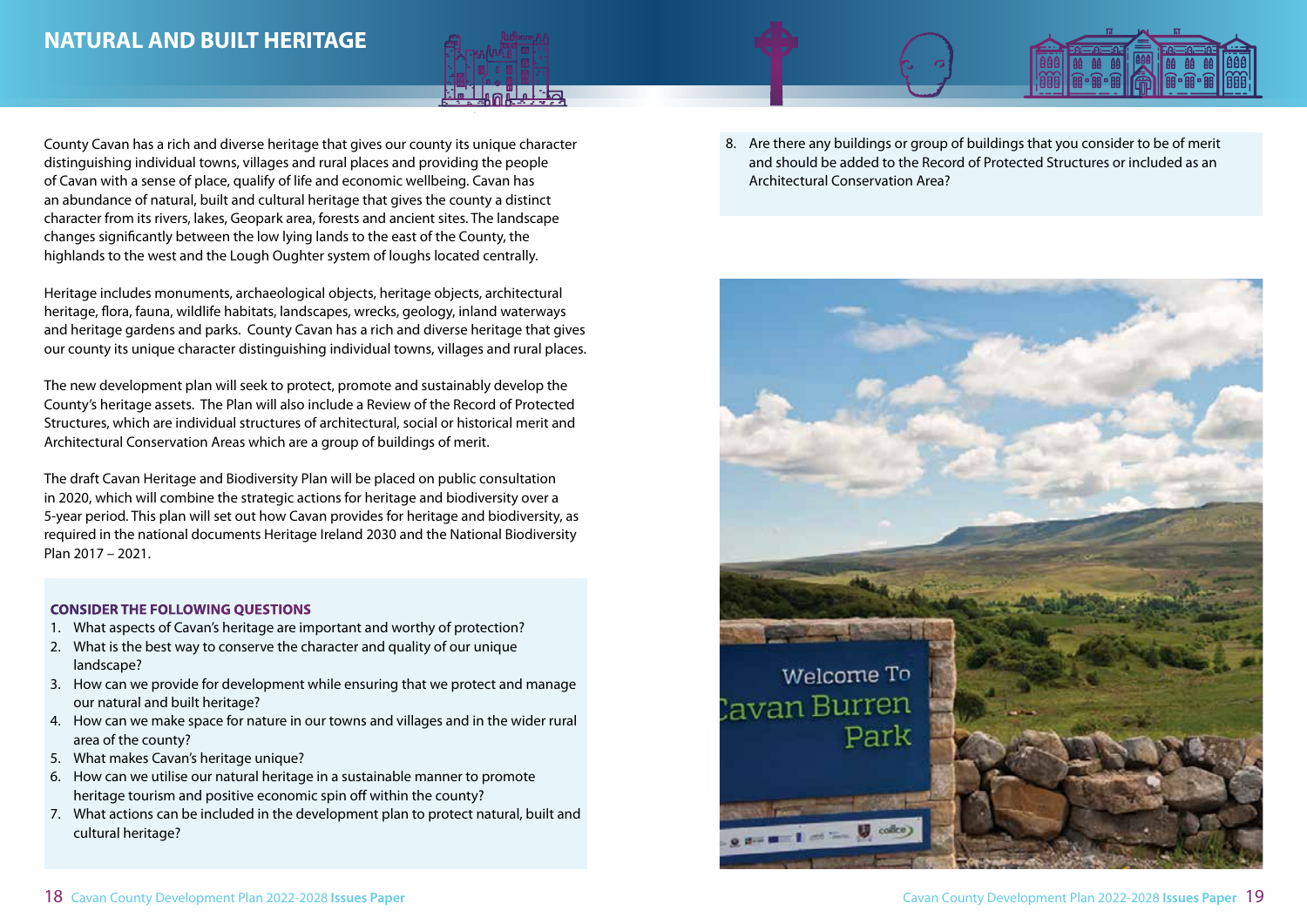### **TOURISM AND ARTS**

County Cavan hosts a wealth of heritage, natural assets, arts and cultural facilities supported by recreational infrastructure which form a large part of our tourism and arts offer. The Tourism and Arts offer makes a significant contribution to the County's economy. The County Development Plan has a key role in facilitating the development of our tourism potential, through supporting sustainable development of our natural and historical assets and strengthening the role of our towns and villages, in providing tourism related infrastructure and arts and cultural facilities.

Cavan has a strong tourism base, which includes an unspoilt natural environment, rich and varied heritage, numerous cultural attractions and a variety of festivals, all of which collectively present a significant potential for development of tourism in the County. The County is richly endowed, with natural landscape, rivers and lakes. All of these provide a setting that facilitates and encourages outdoor activities, including walking, cycling, outdoor adventure, equestrian, golf and forest parks. Angling, cruising kayaking/ canoeing/water-skiing and guided lake tours are available as water-based activities with Cavan Burren Park, Cavan County Museum and St Killians Heritage Centre on offer from a heritage/cultural perspective.

County Cavan Tourism Development Plan 2017-2022 seeks to increase visitor number and provides strategic direction for tourism in the County.

 The arts sector in County Cavan is a vibrant one which encompasses a range of established heritage groups, cultural festivals and activities operating throughout the County. The Arts sector is important for the identity of the County and its population and ensures this culture is protected and promoted. Through the work of the Arts Office, the Council aim to cultivate an environment which allows the arts sector to flourish, while at the same time engaging and educating as many people as possible in and about the arts sector.

- 1. How can the Development Plan encourage tourism in the County?
- 2. What form of investment is required to develop tourism in the County?
- 3. How can the Development Plan support the excellent supply of natural and built heritage as a tourist attraction?
- 4. How can the development plan protect and develop angling in County Cavan?
- 5. How can the Development Plan facilitate the development of cultural and arts facilities across the County?
- 6. How can we make our recreational infrastructure more user-friendly and accessible for visitors?
- 7. How can we better link key tourism attractions to towns and villages so they can gain an economic benefit?
- 8. Are there any areas/attractions in Cavan that you think have been overlooked but have the potential to be developed for tourism and recreational purposes?

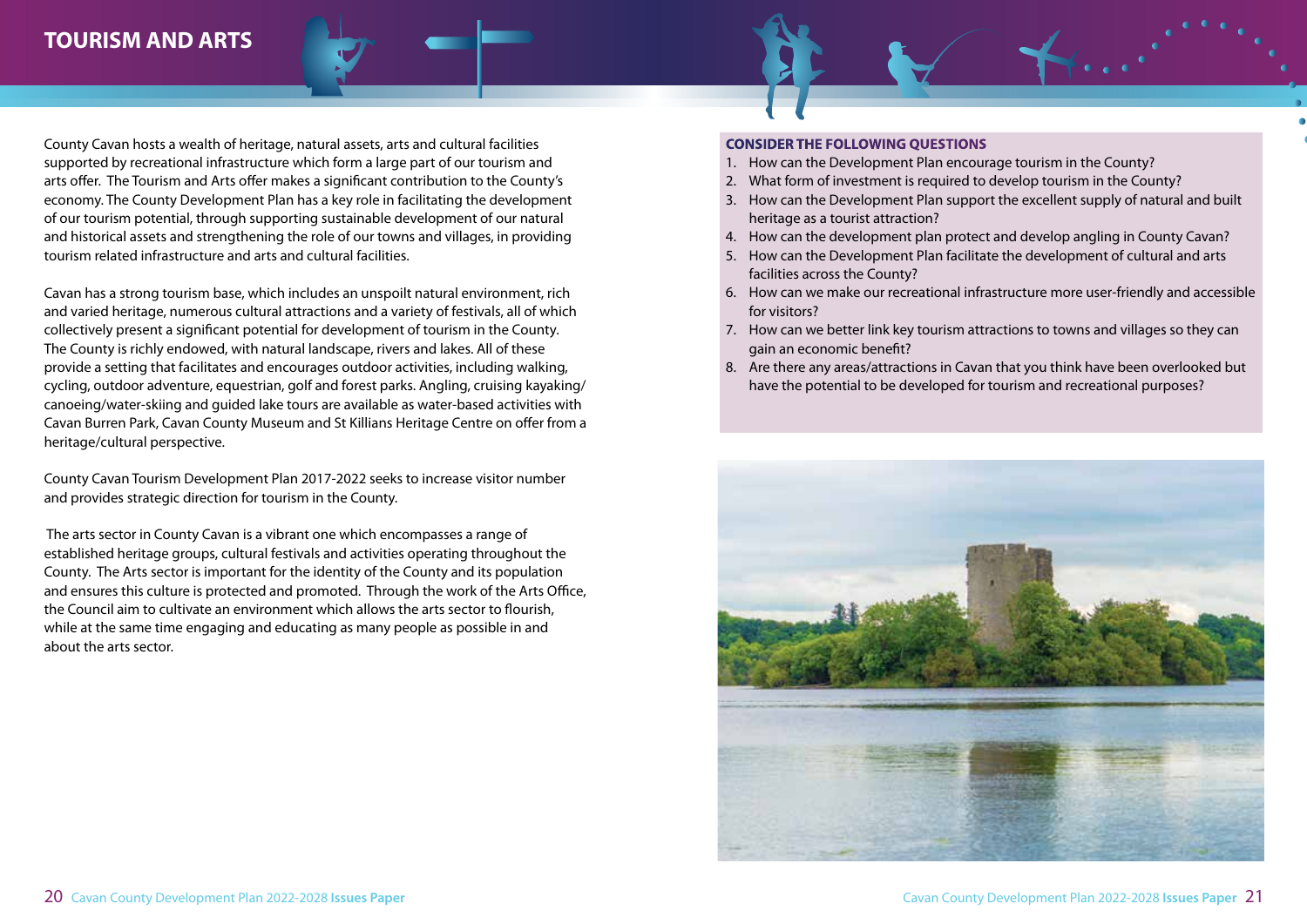Community facilities are vital to the life of County Cavan residents. Schools and other educational facilities, libraries, churches and places of worship, creches, youth clubs, meeting spaces, community halls, cultural centres (Ramor Theatre, Town Hall Cavan), health centres, clinic, hospitals and social service centres all help maintain and nature a sense of community, as well as providing for educational, cultural, social and health needs of citizens. There is also a diverse range of open space facilities including sports pitches, parks, and forests, indoor sports centres and walking and cycling routes that are vital to the health and well-being in the County. Cavan County Council recognises that children benefit enormously from play in terms of their development and wellbeing. Communities also benefit from play because of the opportunities it offers for integration, enhancing community spirit and preventing anti social behaviour.

The provision of community infrastructure is essential to the formation and delivery of sustainable balanced communities. Such facilities are required to be inclusive to allow communities in Cavan integrate and socialise across different age, socio-economic and ethnic groups.

Cavan County Council will encourage the provision of community, commercial and local employment facilities to serve the local community. Where possible, accessibility for all, should be facilitated. In addition, the maximum use of community facilities will be promoted. Proposals for large-scale residential and/or mixed-use schemes must demonstrate how the proposal will contribute to the range of supporting community infrastructure necessary for a sustainable community.

#### **CONSIDER THE FOLLOWING QUESTIONS**

- 1. Is there an adequate quantity and quality of community, play, open space and recreational facilities in your area?
- 2. Are there adequate services in your area in terms of schools, health, childcare, nursing homes and residential care facilities? If not, what is lacking and how in your opinion should these be provided?
- 3. How can we make our towns and villages more attractive for community facilities, leisure and residential activities?
- 4. How can we ensure our towns and villages retain and enhance their vibrancy and economic wellbeing?

The impact of the policies and objectives of the County Development Plan must be assessed in terms of the potential environmental impacts as part of the plan review process. The assessments include a Strategic Environmental Assessment (SEA), Appropriate Assessment (AA) and Strategic Flood Risk Assessment (SFRA). The Appropriate Assessment (AA) is required to protect flora and fauna sites within the Natura 2000 network. It is a requirement that an AA be carried out to ascertain if the plan or policies contained within same, will have any impact, either individually or in combination on the protected Natura sites. A strategic flood risk assessment is required for the purpose of integrating flood risk assessment and management and to assist in the determination of spatial planning policies, objectives and land use zoning for the Development Plan.

 The Water Framework Directive aims to prevent further deterioration of waters, promote sustainable water use, reduce discharges and pollution, provide for sustainable water use and protect our waters. The River Basin Management Plans (current plan is 2018-2021) sets out priorities for compliance with the Water Framework Directive. Developments in the County like housing, agriculture, industrial, extractive industries etc can have an impact on water quality and this will be considered in the preparation of a new plan.

- 1. What do you consider to be the main environmental issues facing Cavan? How can the development plan protect our environment?
- 2. How can the development plan best support the use of renewable energy alternatives in new developments? Where do you think are the most suitable areas in the county for renewable energy developments?
- 3. Are you satisfied with the Council's proposals to combat flooding? What additional measures do you think should be undertaken?
- 4. What measures do you think the Council needs to undertake to promote environmental awareness and prevent illegal activities such as illegal dumping, pollution of rivers and lakes etc.
- 5. How do you think we should safeguard the countryside in terms of biodiversity, habitats and water quality, in the new development plan?
- 6. What policies do you think we need to protect water quality in our County?